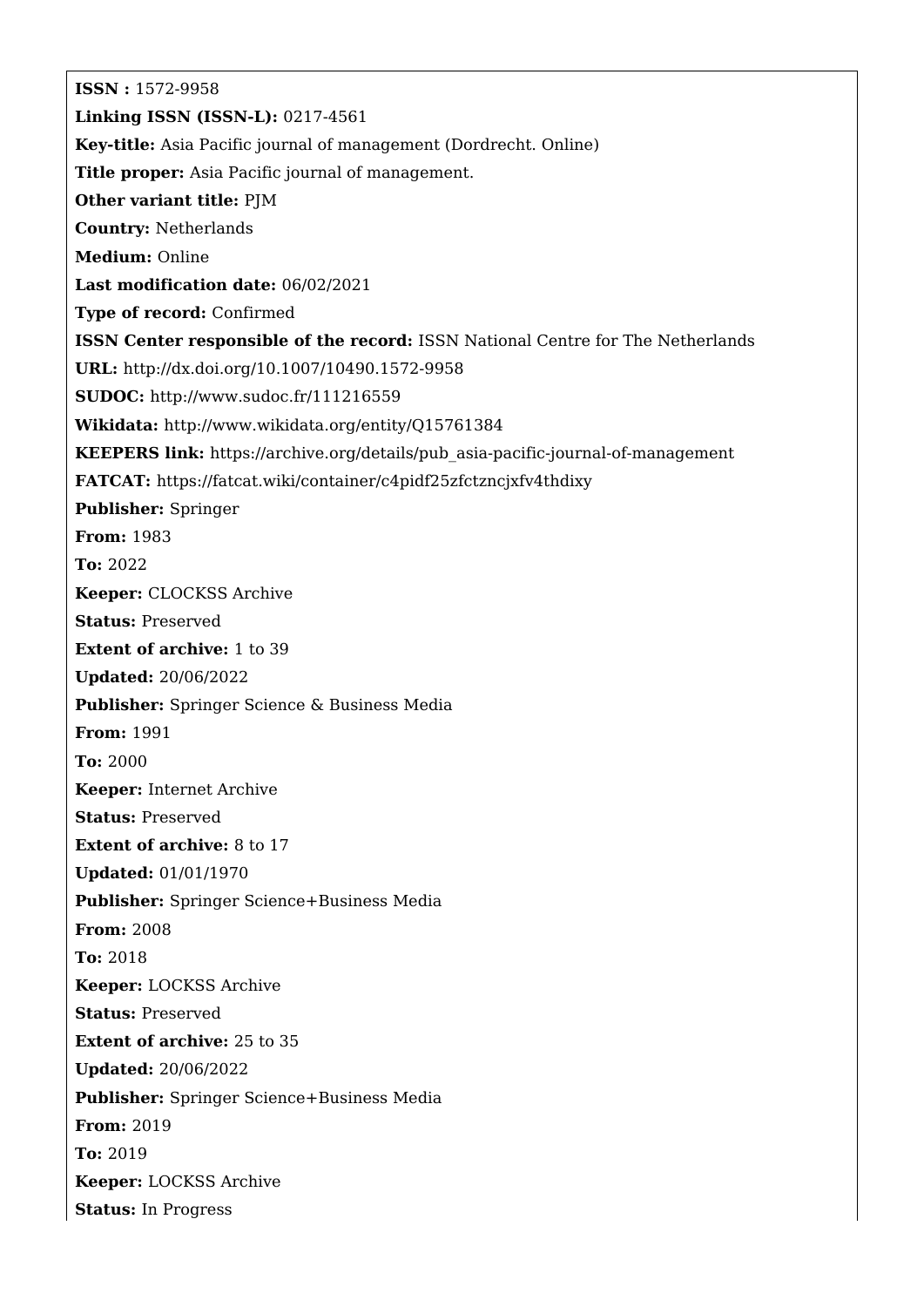## **Extent of archive:** 36

**Updated:** 20/06/2022

**Publisher:** Springer

**From:** 2018

**To:** 2021

**Keeper:** Library of Congress

**Status:** Preserved

**Extent of archive:** 35 (2 to 4): 36 (1 to 4): 37 (1 to 4): 38 (1 to 3)

**Updated:** 08/04/2022

**Publisher:** Springer customer Service Center GmbH

**From:** 1997

**To:** 2020

**Keeper:** National Digital Preservation Program, China

**Status:** Preserved

**Extent of archive:** Preserved : 2 (1 to 4); 3 (1 to 4); 14 (1, 2); 15 (1, 2); 16 (1 to 3); 17 (1 to 3); 18 (1 to 4); 19 (1, 2, 4); 21 (1, 3, 4); 22 (1 to 4); 23 (1 to 4); 24 (1 to 4); 25 (1 to 4); 26 (1 to 4); 27 (1 to 4); 28 (1 to 4); 29 (1 to 4); 31 (1 to 4); 32 (1 to 4); 33 (1, 2, 4); 34 (1 to 4); 35 (1 to 4); 36 (1 to 4); 37 (1 to 4)

**Updated:** 12/04/2022

**Publisher:** Kluwer Academic Publishers

**From:** 1997

**To:** 2019

**Keeper:** National Library of the Netherlands

**Status:** Preserved

**Extent of archive:** Preserved : 14 (1, 2); 15 (1, 2); 16 (1 to 3); 17 (1 to 3); 18 (1 to 4); 19 (1, 2, 4); 20 (1 to 4); 21 (1, 3, 4); 22 (1 to 4); 23 (1, 2, 4); 24 (1 to 4); 25 (1 to 4); 26 (1 to 3); 27 (1 to 4); 28 (1 to 4); 29 (1 to 4); 30 (1 to 4); 31 (1 to 4); 32 (1 to 4); 33 (1 to 4); 34 (1 to 4); 35 (1 to 4); 36 (1 to 3)

**Updated:** 19/06/2022

**Publisher:** Springer

**From:** 1983

**To:** 2022

**Keeper:** Portico

**Status:** Preserved

**Extent of archive:** Preserved : 1 (2, 3); 2 (1 to 3); 3 (1 to 3); 4 (1 to 3); 5 (1 to 3); 6 (1, 2); 7 (1, 2); 8 (1, 2); 9 (1, 2); 10 (1, 2); 11 (1, 2); 12 (1, 2); 13 (1, 2); 20 (1); 23 (2); 28 (1); 30 (2 to 4); 31 (1 to 4); 32 (1 to 4); 33 (1 to 4); 34 (1 to 4); 35 (1 to 4); 36 (1 to 4); 37 (1 to 4); 38 (1 to 4); 39 (1, 2)

**Updated:** 04/06/2022

**Publisher:** Springer

**From:** 1983

**To:** 2022

**Keeper:** Scholars Portal

**Status:** Preserved